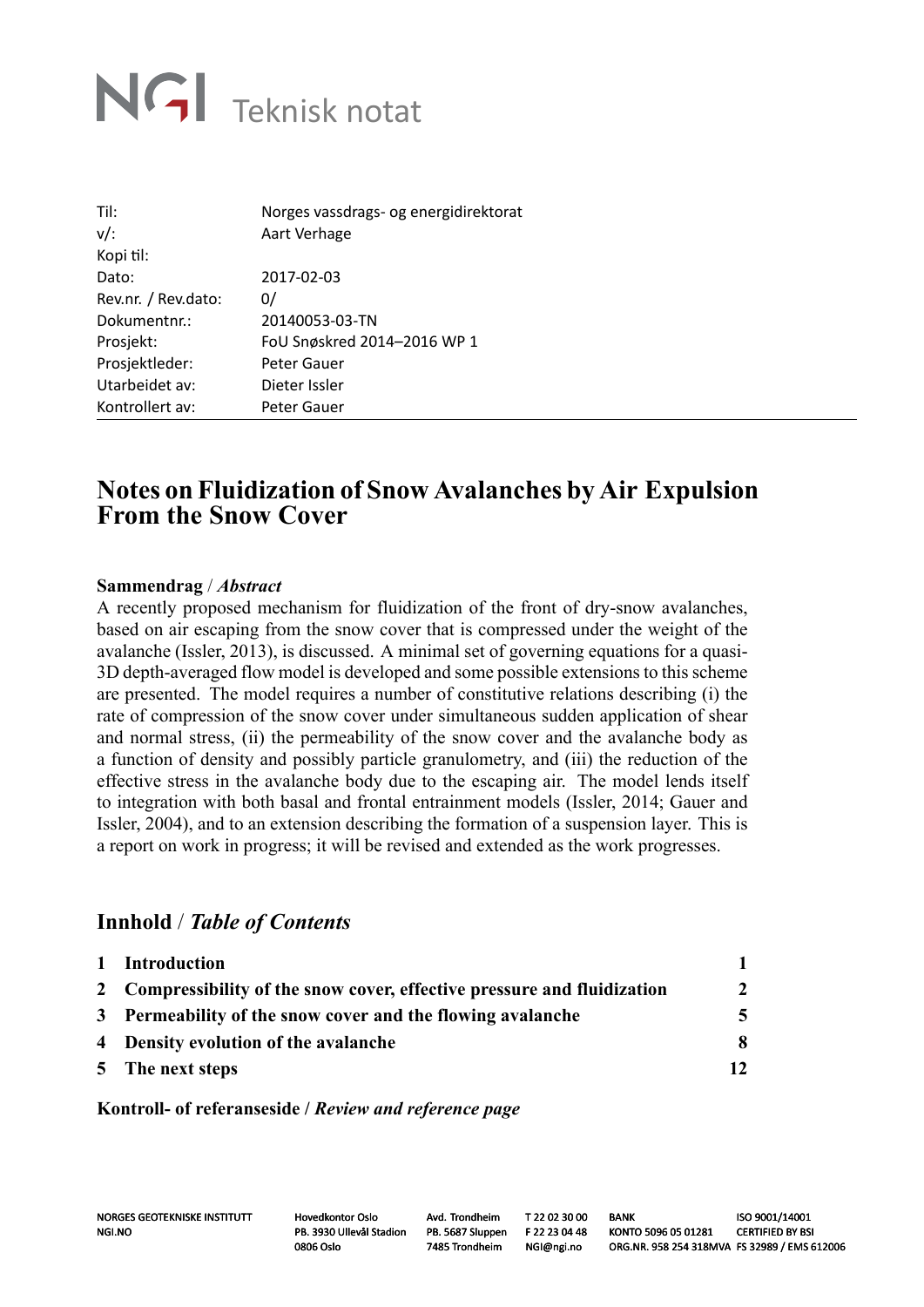# NGI

Dokumentnr.: 20140053-03-TN Dato: 2017-02-03 Rev.nr · 0 Side/*Page*: 1

## **1 Introduction**

Field observations indicate that snow avalanches can reach a fluidized flow regime at moderate velocities on relatively gentle slopes and maintain it for long distances even in the run-out zone in some cases. This appears to exclude inter-particle collisions and aerodynamic underpressure behind the nose as sufficient fluidization mechanisms. Avalanche mobility also varies strongly between events with similar release masses in the same path, pointing towards a more significant role of the substrate, i.e., the snow cover, in the dynamics of snow avalanches than hitherto recognized.

Excess pore pressure is a key concept in the description of all types of landslides, both subaerial and subaqueous. It is therefore somewhat surprising that it has not been applied to snow avalanches, given the many similarities avalanches share with earth flows. An explanation may be that the pore fluid in snow avalanches is air, which is perceived as too compressible and light relative to the ice crystals. In contrast, the pore fluid in mudflows and debris avalanches is water, whose density is constant and comparable to that of the solid component.

Gauer and Issler (2004) hypothesized that compression of the pore air in the snow cover by the avalanche flowing over it could be pressed out just right in front of the avalanche head and carry the (least consolidated) top layer with it. Louge and coworkers (Louge and others, 2011; Carroll and others, 2012, 2013) applied this concept to powder-snow avalanches, calling it eruption currents. They focused, not on the overpressure due to the weight of the dense flow, but the underpressure aerodynamically created in front of the approaching avalanche (Nishimura and others, 1995; McElwaine and Nishimura, 2001; McElwaine, 2005; McElwaine and Turnbull, 2005; Turnbull and McElwaine, 2008). In this way, they derived expressions for the erosion rate.

During a discussion on the reasons for abnormally low effective friction angles for some snow avalanches at the GeoFlow 13 workshop, Mohrig (personal communication, 2013) pointed out that the substrate, i.e., the snow cover, most likely played a decisive role in this phenomenon. Elaborating on this suggestion, the author proposed a conceptual model for fluidization (Issler, 2013) that builds on the concept of air expulsion from (Gauer and Issler, 2004), but recognizes that most of the air squeezed out of the snow cover will flow through the avalanche body itself and support its fluidization. The following processes are deemed to be relevant for this effect:

- $\overline{\phantom{a}}$ The texture of the new-snow layer is destroyed rapidly due to shear and normal loads when it is overflowed by the avalanche. The new-snow layer nevertheless has a residual strength that increases as it gets compacted.
- $\overline{\phantom{a}}$ The compaction rate is limited by how quickly the pore air can be pressed out. This time scale depends on the pressure gradient due to the overburden and the permeability of the snow cover and the avalanche.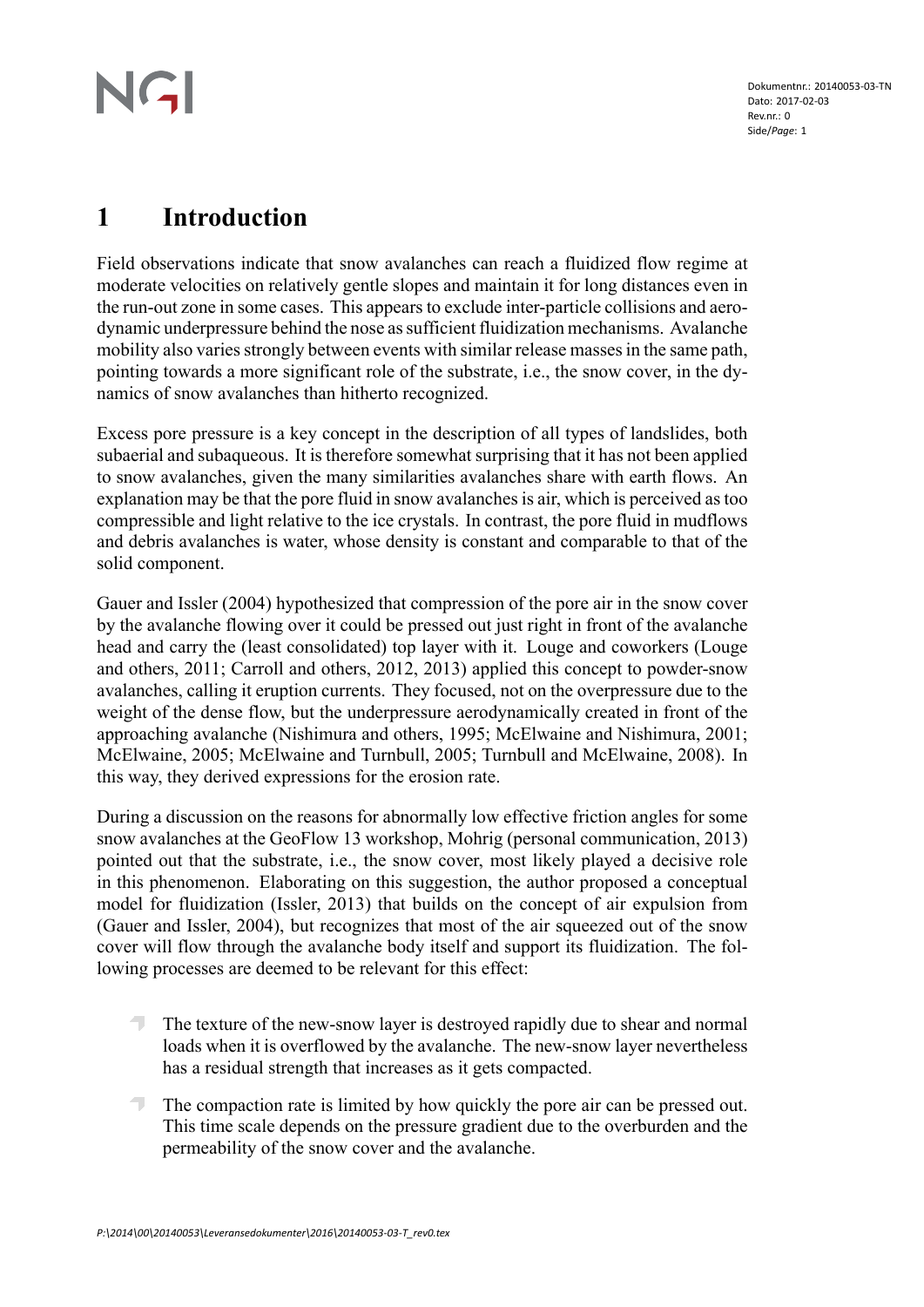- As the pore air escapes, it exerts an upward force onto the avalanche, i.e., the effective pressure and the concomitant frictional shear stress diminish. Complete fluidization cannot be achieved in this way, however.
- An additional mechanism—presumably dispersive pressure from grain–grain collisions and/or aerodynamic underpressure—must be invoked to complete fluidization and to lift the snow enough to obtain the observed intermediate densities of fluidized avalanches.

From this concept, we expect that complete fluidization is usually only possible as long as pore air is expelled from the new-snow layer, i.e., only the frontal part of the avalanche will be fluidized. Frictional shear stress is reduced significantly in the fully fluidized head, which will therefore flow at higher speed and achieve a longer run-out. The degree of fluidization and the length of the fluidized zone depend critically on the depth and permeability of the snow cover and the avalanche.

The objective of the present note is to discuss this fluidization mechanism critically and to formulate it more quantitatively in a form that is amenable to implementation in a numerical model. Section 2 discusses how much the new-snow layer can be compressed and what this implies for the excess pore pressure. In Sec. 3, the focus is on the speed at which pore air is expelled from the new-snow layer and the avalanche. We consider possible equations to describe the density evolution of the avalanche in Sec. 4 before outlining the remaining work in Sec. 5.

## **2 Compressibility of the snow cover, effective pressure and fluidization**

As the avalanche front propagates, the snow cover that is being overflowed is suddenly exposed to normal stresses of the order of 1–10 kPa and shear stresses roughly half that size. The extra normal load will inevitably lead to some compression of the snow cover. For loads near the lower end of this range, there will be only slight compression of well settled old-snow layers, but a new-snow layer overflowed by a substantial avalanche exerting 1 kPa or more of shear stress and some 2 kPa of normal stress is expected to break up into small fragments. The loading is very rapid, and the stresses are of a magnitude that brings the snow into the brittle-fracture regime.

Typical new-snow densities are  $100-200 \text{ kg m}^{-3}$ , i.e., the volumetric particle concentration is only 0.1–0.2 while the voidage is 0.8–0.9. This makes new snow an extremely contractive material. The density of the new-snow layer right after the avalanche event depends on the initial density and the extra load from the flow. There are a few field observations where the density of the snow cover underneath an avalanche deposit was measured and compared to the values measured in the undisturbed snow cover outside the avalanche perimeter. These measurements indicate typical compressed densities in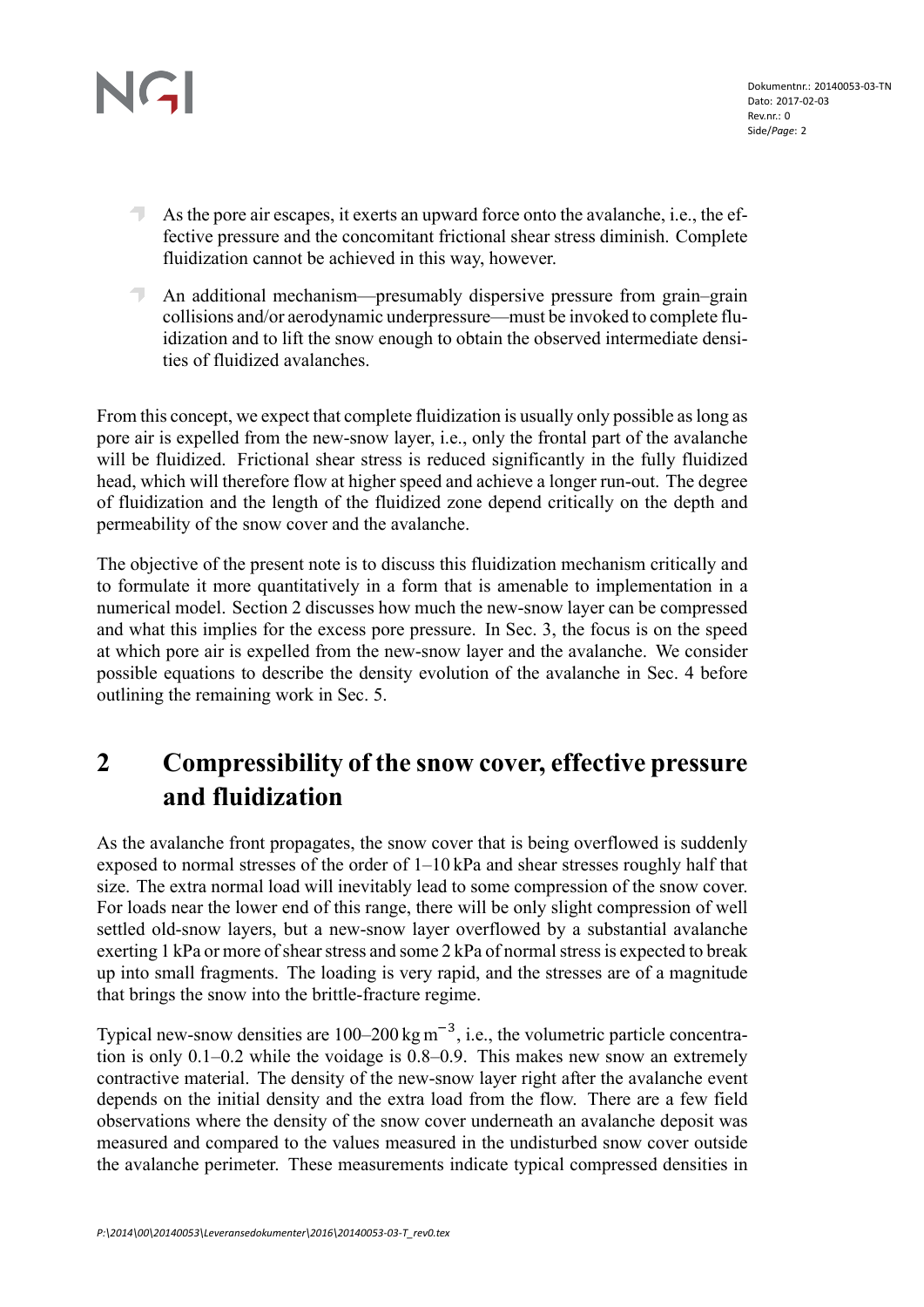Dokumentnr.: 20140053-03-TN Dato: 2017-02-03 Rev.nr · 0 Side/*Page*: 3



Figure 1 Normal-stress-density relations for different types of snow and ice under different loading conditions. From (Mellor, 1975). The relation K from uniaxial loading until fracture appears *most appropriate to compression of the new-snow layer under the weight of an avalanche.*

the range 200–300 kg m<sup>-3</sup>, i.e., about 50–100% higher than the initial density. Typically, the depth of the new-snow layer is reduced by  $0.1-0.5$  m, i.e., between 0.1 and  $0.5$  m<sup>3</sup> of air (at ambient pressure) per square meter have to escape from the new-snow layer.

There are few studies of the compressibility of snow, and perhaps even fewer that apply to natural new snow. The most relevant experimental data appears to be collected in (Mellor, 1975, Fig. 13), which is reproduced here as Fig. 1, and in (Abele and Gow, 1975). Natural snow settling under its own weight will reach densities of  $200-300$  kg m<sup>-3</sup> and  $400-500$  kg m<sup>-3</sup> under normal stresses of 1 kPa and 10 kPa, respectively. Under incremental loading to failure under uniaxial strain, the same loads achieve final densities of only about 120 and 270 kg  $\text{m}^{-3}$ , respectively. Virtually no compression would be obtained by means of an impact load of 10 kPa according to the theoretical model by Mellor (1968). The latter calculation assumes that the pore air cannot escape (undrained conditions in geotechnical terminology) and therefore does not apply to our situation. Natural compaction occurs over a period of months and thus likely overestimates the compaction over a few seconds significantly. Mellor does not mention whether the uniaxial compression tests were carried out at drained or undrained conditions, but drained conditions are more plausible. Thus this intermediate normal load–density relation likely is the most realistic in the present context. In the range of interest  $(1-10 \text{ kPa})$ , it may be approximated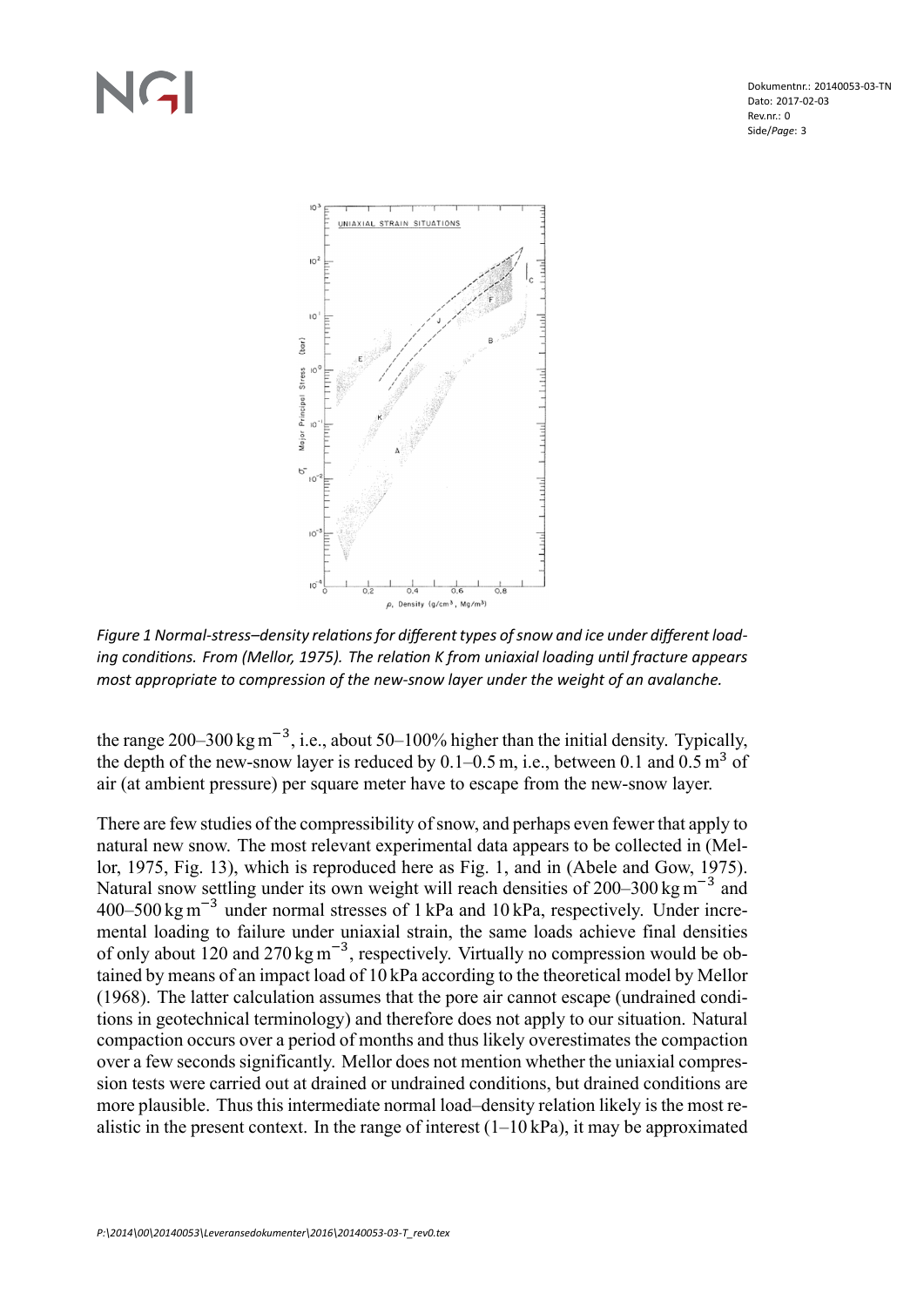as

$$
\rho(\sigma_n) \approx \left(100 + 170 \lg \frac{\sigma_n}{1 \text{ kPa}}\right) \text{ kg m}^{-3}.
$$
\n(1)

It is as yet unclear how large the natural variability between different types of new snow is.

The role of the pore air in the compression of snow needs to be discussed briefly. At the scale of ambient pressure,  $\approx 100$  kPa, air is highly compressible. However, the stresses inside an avalanche or snow cover are one to two orders of magnitude smaller. Under gravity-induced compaction of snow, the pore air thus behaves like a nearly incompressible liquid. The excess pore pressure (the difference between the air pressure in the pores,  $p_a$ , and the ambient pressure,  $p_{amb}$ ) may reach values of a few kilopascal. This provides the pressure gradient that presses pore air out, but changes the air density by at most a few per cent. Consequently, we may approximate the air density as constant. This effective incompressibility of the air prevents the snow cover overflowed by an avalanche from being compacted at once; instead, the compaction is governed by the rate at which air can flow out to dissipate the excess pore pressure.

Next consider the effect of the escaping air on the snow-particle skeleton. Only a tiny fraction of the excess pore pressure is consumed by accelerating the air, the rest is available for overcoming the flow resistance due to pressure drag and friction drag. The pressure drag arises from the pressure difference between the lower and upper sides of protrusions or cavities in the wall of the "pipes" through which the air escapes. The friction drag is due to viscous shear stress along the "pipe" walls. Neglecting the small amount of kinetic energy of the escaping pore air, the balance of momentum implies that the net slope-normal traction on the avalanche be equal to the pore pressure drop between the bottom and top of the avalanche, multiplied by the fraction of the cross-section occupied by pores. The latter is equal to the volume fraction of pores (or the voidage). This slope-normal traction reduces the effective pressure,  $p_e$ , i.e., the normal stress transmitted through persistent inter-particle contacts, but not  $p_d$ , the dispersive pressure from collisions, which is a function of the shear rate and the density.

If we assume the density and permeability to be constant across the depth of the avalanche and inertial effects to be small, the force balance in the slope-normal direction at a distance z from the flow surface is

$$
\rho g_z z = p_e(z) + p_d(z) + (p_a(z) - p_{amb})(1 - c_f)
$$
  
=  $p_e(z) + p_d(z) + p_u(z)$ . (2)

From here on, the subscripts  $f, s, a$  and 'amb' will denote quantities related to the flowing avalanche, the snow cover, the pore air and the ambient air, respectively, if there is need for distinction. Accordingly,  $c_f$  is the volume concentration of snow particles in the avalanche and  $h_f$  is the flow depth. Note that the effective, dispersive and bulk excess pore pressure,  $p_u$ , all refer to the bulk, whereas  $p_a$  is the thermodynamic pressure of the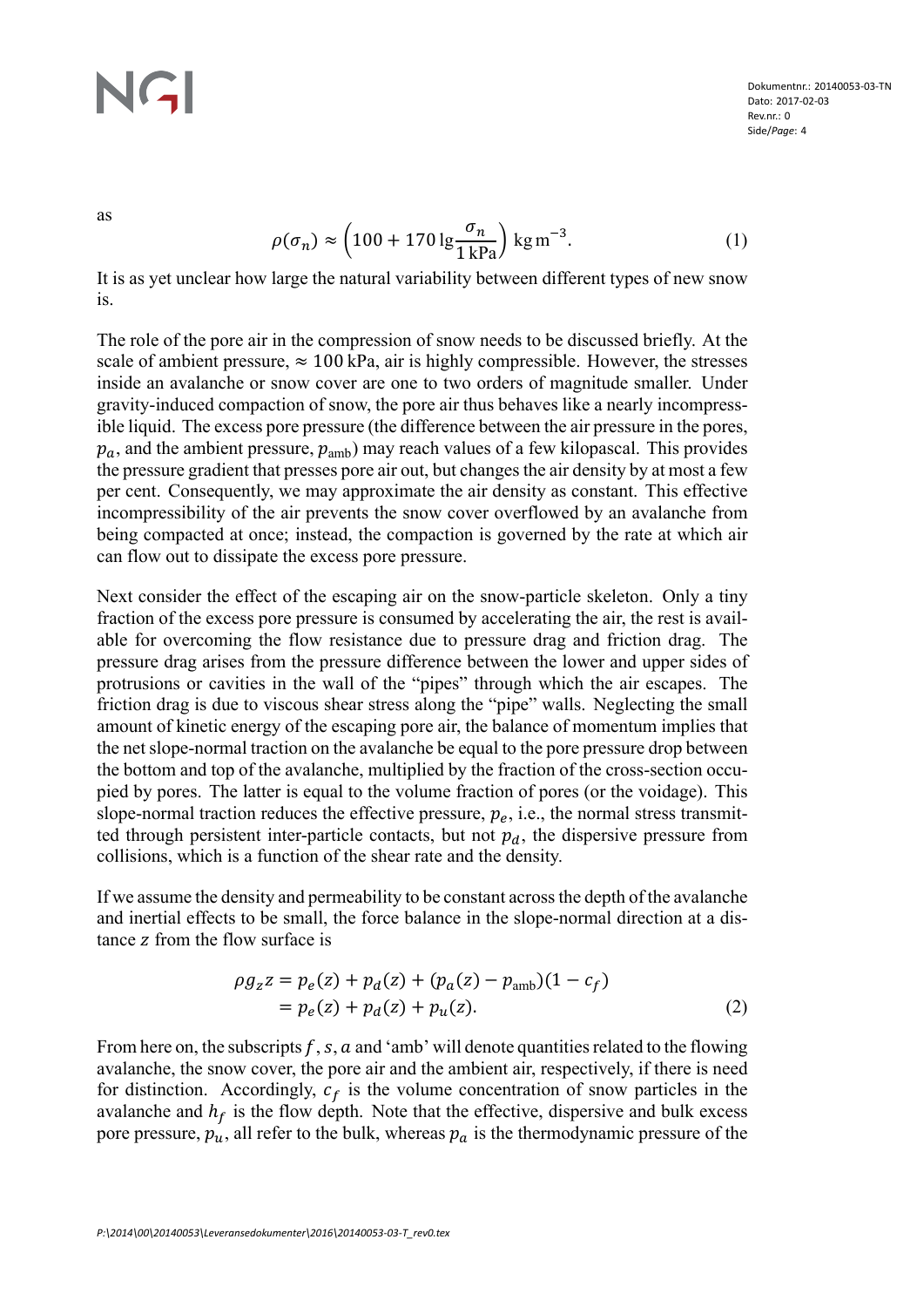## NGI

pore air, whence the factor  $1 - c_f$ . Solving for  $p_e$  gives

$$
p_e(z) = \left[ \rho_f g_z h_f - p_u(h_f) \right] \frac{z}{h_f} - p_d(z). \tag{3}
$$

Thus the excess pore pressure reduces the effective pressure inside the flowing avalanche and the Coulomb-type friction forces, but not the shear stress due to particle collisions.

An important point is that the bulk excess pore-pressure cannot be larger than the overburden from which it arises. In the new-snow layer, we can use eq. (2) to determine  $p_u$  if we make assumptions on  $p_e$ . In the snow cover,  $p_d = 0$  and  $p_e$  can be identified with the residual strength of the ice skeleton during collapse. The simultaneous action of shear and normal stresses suggests that the bonds between the snow grains are broken almost instantaneously so that the material becomes a contractive granular material. Under these circumstances, one may expect Coulomb-like behavior under failure. In many cases, the particles are not spherical, but of dendritic shape so that the coordination number (the average number of contacts a particle has) is quite high at low bulk density. However, under shear these delicate feathery extensions are easily broken and force chains are interrupted. Under these conditions, we expect the effective friction coefficient to be significantly smaller than for granular materials of nearly spherical particles. Conversely, if the dendritic crystals are very strong, their shape will lead to a large friction coefficient  $\mu_b$ . Thus we make the assumption

$$
p_e(z) = \mu_b g_z [\rho_f h_f + \rho_b (z - h_f)] \tag{4}
$$

and conjecture  $0.2 < \mu_b < 0.4$  if the dendritic crystals break, and  $0.5 < \mu_b < 0.8$  if they do not break.  $\mu_b$  is expected to grow as the density of the new-snow layer and thus the coordination number increases.

## **3 Permeability of the snow cover and the flowing avalanche**

The preceding discussion implies that  $p_u$  (and thus  $p_e$ ) at a given instant does not directly depend on how fast the pore air escapes. Conversely, the escape rate depends directly on  $p_u$ . The more slowly the pore air escapes and the larger the expelled volume of pore air, the longer will the fluidized head of the avalanche be. The air flow rate, in turn, depends on the permeability and depth of the new-snow layer and the avalanche. While some air can be pressed into the underlying old-snow layers or escape along the circumference of the avalanche body, we will neglect these effects here.

The rate at which air seeps through the avalanche body,  $q_a$  (m s<sup>-1</sup>), is governed by the pore pressure gradient,  $\partial_z p$ , the specific permeability of the avalanche body,  $K(m^2)$ , and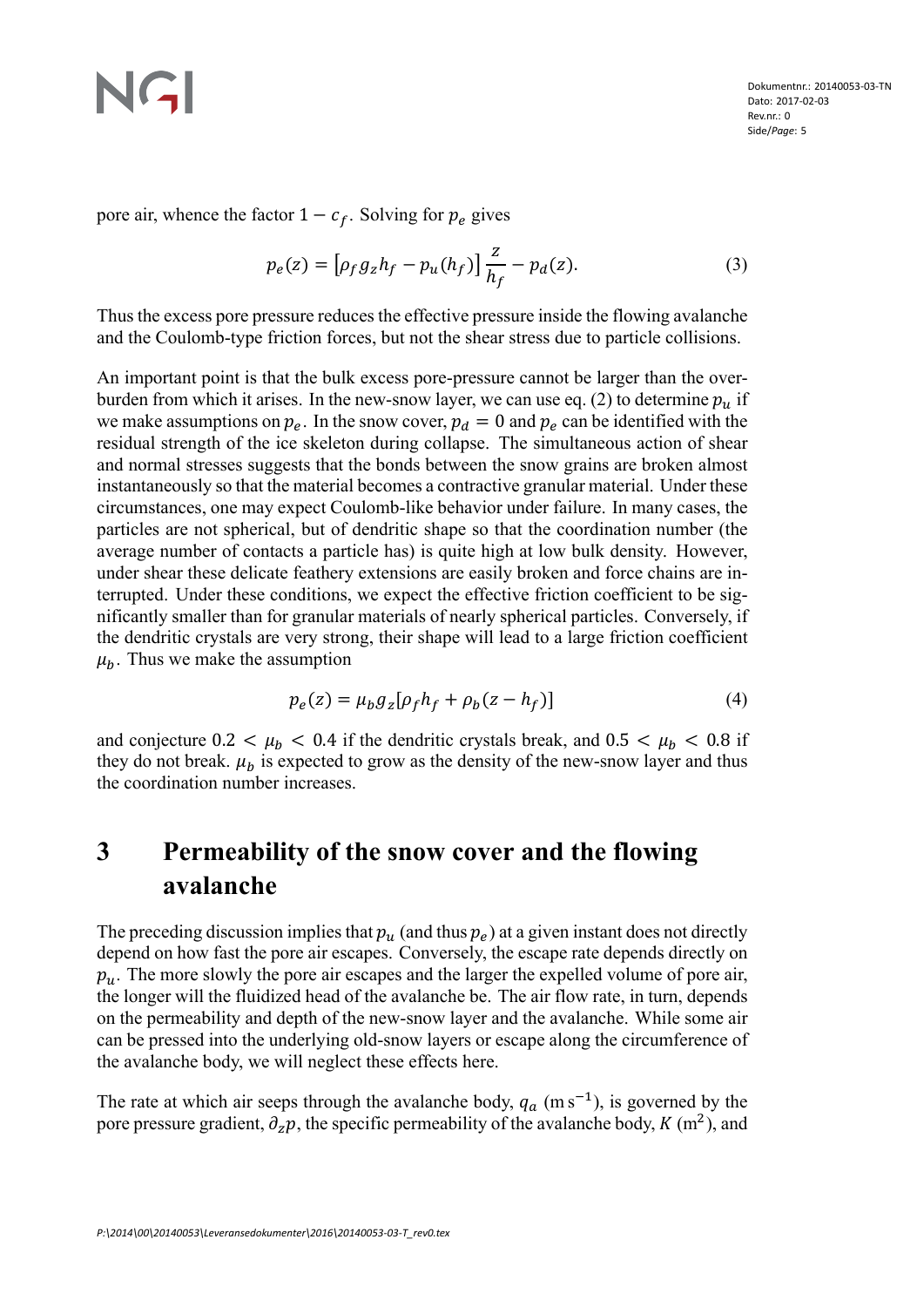the dynamic viscosity of  $air<sup>1</sup>$ ,  $\eta_a$  (Pas):

$$
q_a = -\frac{K}{\eta_a} \partial_z p_u. \tag{5}
$$

The pore pressure gradient is given, to first approximation, by the ratio of excess pore air pressure at the interface,  $p_{\mu}(h_f)$ , and the avalanche flow depth,  $h_f$ . The permeability must be estimated from the avalanche density and the likely particle size distribution.

As a first step, we estimate the specific permeability of typical new-snow layers and avalanche flows. Shimizu (1970) carried out a comprehensive study on natural snow at different stages of metamorphosis and proposed a formula for the specific permeability of fine-grained snow. He found values between 1.5–3 times smaller than in earlier studies. Domine and others (2013) studied (subarctic) seasonal snow and found that the formula

$$
K = 3.0 r^2 e^{-0.013 m^3 \text{kg}^{-1} \rho}
$$
 (6)

gives a much better approximation for new snow than Shimizu's. Both authors agree, however, on the point that specific permeability diminishes exponentially with density,  $\rho$ , as the pores become smaller relative to the grains. The quantity r is the equivalent sphere radius, determined from the surface area per unit volume,  $SSA_V$ , by

$$
r = \frac{3}{\text{SSA}_V}.\tag{7}
$$

The equivalent sphere radius of new snow is  $r = O(10^{-4} \text{ m})$  while fine-grained snow has  $r \approx 4 \times 10^{-4}$  m. Typical values of the permeability of new snow with density in the range  $100-200 \text{ kg m}^{-3}$  are  $(0.3-1) \times 10^{-8} \text{ m}^2$  due to the very irregular surface structure that creates much shear. Fine-grained snow with roughly double the density of new snow has similar permeability because the particles are more rounded and the pore walls therefore are smoother. The permeability of layers of depth hoar or faceted crystals, which typically are significantly larger, can be more than an order of magnitude larger. (Note that Domine and others (2013) did not investigate snow denser than  $240 \text{ kg m}^{-3}$ .)

The permeability of flowing avalanches cannot readily be measured and therefore must be estimated—with large uncertainty. Presumably it varies by orders of magnitude in the course of the event and also between different locations in the avalanche (head vs. tail, surface vs. bottom). The large particles present in the non-suspended part of the avalanche are permeable themselves to some degree, but we will ignore this for the time being and focus on the matrix of fine particles that fill the space between the large particles. For the sake of simplicity, we consider all particles less than 1–2 mm in diameter as small and the remainder as large. From field observations, we estimate that small particles represent a fraction  $0.5 < s < 0.9$  of the total particle volume fraction  $c_f$  in a dry-snow avalanche. (However, we have observed highly granular wet-snow avalanches where large particles 5–20 cm in diameter accounted for nearly the entire mass.)

<sup>&</sup>lt;sup>1</sup>If the air flow carries along fine snow particles, the mixture may have a significantly higher viscosity.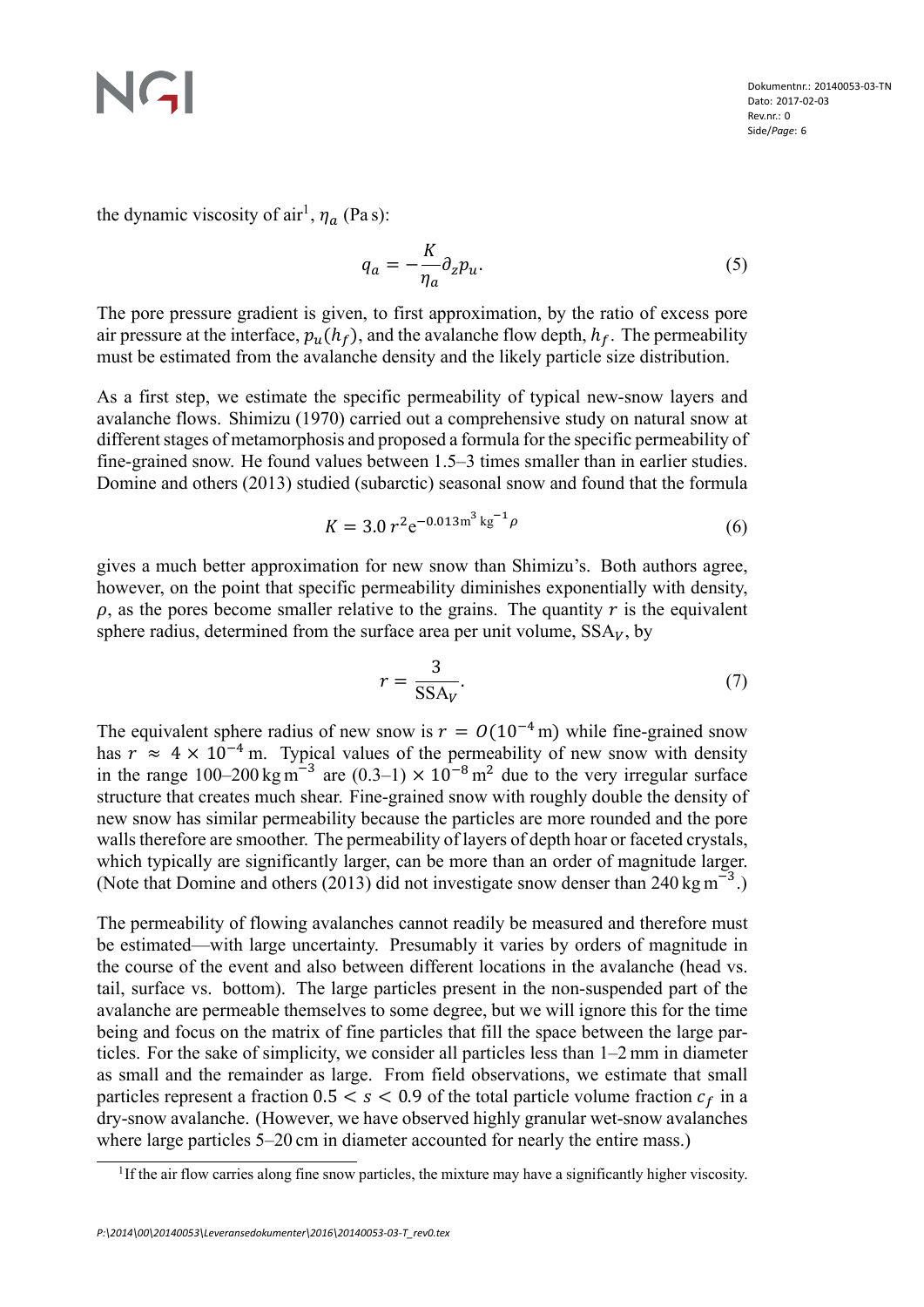The intrinsic density of small particles is close to the density of ice (917 kg m<sup>-3</sup>), whereas large particles have typical densities in the range  $\rho_p = 300-500 \text{ kg m}^{-3}$ . The density of the mixture of air, large and small particles is  $\rho \approx [(1-s)\rho_p + s\rho_i]c_f$ . The large particles thus block a volume fraction  $(1 - s)c_f$  from seepage flow, while small particles fill the fraction  $s c_f/[1 - (1 - s)c_f]$  of the remaining space. A rough estimate for the specific permeability then is

$$
K_f \approx [1 - (1 - s)c_f]K(\rho'),\tag{8}
$$

where  $K(\rho')$  is obtained from Eq. (6) by setting  $\rho' = \rho_i \frac{sc_f}{1-(1-\rho)}$  $\frac{sc_f}{1-(1-s)c_f}$ . The equivalent sphere radius of the small particles should be similar to that in the new-snow layer, i.e.,  $r \approx 10^{-4}$  m, unless the avalanche has entrained large amounts of older or humid snow.  $K(\rho')$  will have similar values as in the new-snow layer, and the factor in square brackets in Eq. (8) is usually between 0.7 and 1. From this we tentatively infer that the permeability in the flowing avalanche may be slightly lower than in the new-snow layer. It appears reasonable to assume  $K$  is about the same as in the new-snow layer as long as the avalanche is not fully fluidized, but that  $K$  increases significantly as the avalanche density decreases.

As an avalanche becomes fluidized, the permeability increases significantly. Formula (8) gives  $K = 0.22 \times 10^{-8} \text{ m}^2$  for an avalanche of density 200 kg m<sup>-3</sup> consisting of new snow with  $r = 10^{-4}$  m, but  $K = 1.57 \times 10^{-8}$  m<sup>2</sup> if the density has dropped to 50 kg m<sup>-3</sup>. Granulation (Steinkogler and others, 2014) has an even more dramatic effect as  $r^2$  may increase by four to six orders of magnitude.

One needs to take into account that the seepage flow may be non-Darcian, with the flow rate increasing sub-linearly with the pressure gradient due to turbulence developing in the pore flow. This effect can be quite pronounced so that the effective permeability and thus the seepage rate may be one to two orders of magnitude smaller than one would expect for Darcian flow. In snow avalanches, this difference may have (literally) far-reaching consequences.

The pore air pressure gradient and the permeability in the avalanche determine the air flux across the flow depth. However, Darcy's law may not be adequate in this situation because the flow in the pores will often be turbulent: For an order-of-magnitude estimate, assume a new-snow layer of initial depth  $h_{b,0} = 0.5$  m and initial density  $\rho_{b,0} = 150$  kg m<sup>-3</sup> to be compressed to the final density  $\rho_{b,1} = 300$  kg m<sup>-3</sup> and that the pore pressure equilibrates over  $\Delta t = 5$  s. This gives an average bulk air flow velocity of

$$
\bar{v}_{a,\text{bulk}} = \frac{h_{b,0}}{\Delta t} \cdot \frac{\rho_{b,0}}{\rho_{b,1}} = 0.05 \,\text{m s}^{-1}.
$$

For volumetric snow-particle concentrations in the avalanche in the range  $0.2 < c_n$ 0.6, the average air flow speed in the pores then becomes

$$
\bar{v}_{a,\text{pore}} = \bar{v}_{a,\text{bulk}} \cdot \frac{1}{1 - c_p} = 0.06 - 0.12 \,\text{m s}^{-1}.\tag{9}
$$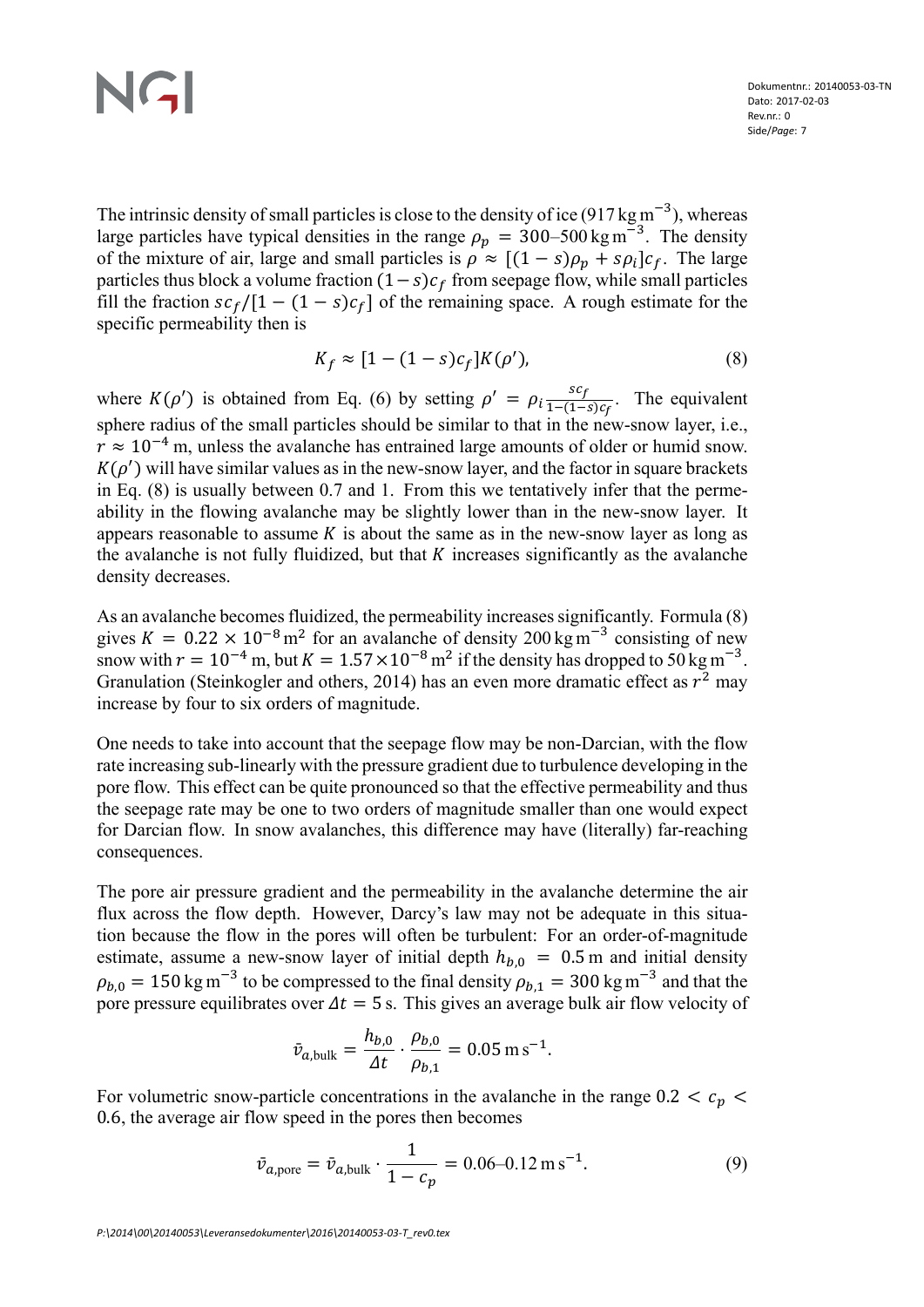The resulting Reynolds number depends strongly on the pore diameter,  $d_{\text{pore}}$ , which one expects to vary between roughly 0.001 m and 0.1 m. One then arrives at

$$
\text{Re} = \frac{\bar{v}_{a,\text{pore}}d_{\text{pore}}}{v_a} \approx 10^0 - 10^3. \tag{10}
$$

Thus the air flow in the pores is expected to be laminar or nearly laminar in dense, smallgrained avalanches and turbulent in strongly fluidized avalanches with many large particles.

In fluidized avalanches with densities below approx.  $100 \text{ kg m}^{-3}$ , the snow particles will not be in permanent contact. This makes it possible to roughly estimate the effective permeability and the influence of turbulence by boldly treating the particles as isolated and calculate the pressure gradient from the drag force. Assume the avalanche density and flow depth to be  $\rho_f$  and  $h_f$ , respectively, while the particles have intrinsic density  $\rho_p$ , average exposed diameter d and drag coefficient  $C_p$ . If the bulk flow velocity is  $\bar{v}_{a,bulk}$ , the excess pore pressure gradient is

$$
\partial_z p_u \approx n_p \frac{1}{2} C_D (\text{Re}_p) d^2 \rho_a \bar{v}_{a,\text{pore}}^2
$$
  
\n
$$
\approx \frac{1}{2} C_D (\text{Re}_p) d^2 \frac{\rho_f}{\rho_p d^3} \rho_a \bar{v}_{a,\text{bulk}}^2 \left(\frac{1}{1 - \rho_f/\rho_p}\right)^2
$$
  
\n
$$
= \frac{1}{2} C_D (\text{Re}_p) \frac{\bar{v}_{a,\text{bulk}}}{d} \frac{\rho_f \rho_p}{(\rho_p - \rho_f)^2} \rho_a \bar{v}_{a,\text{bulk}}
$$
\n(11)

This expression leads to an effective permeability that depends on the particle Reynolds number,  $\text{Re}_p \equiv \rho_a \bar{v}_{a, \text{bulk}} d / \eta_a$ , of the snow particles in the seepage flow:

$$
K_{\text{eff}} = \frac{2}{C_D(\text{Re}_p)\text{Re}_p} \frac{(1-c)^2}{c} d^2.
$$
 (12)

The factor  $d^2$  reflects the fact that the pore size grows with particle size.  $K_{\text{eff}}$  vanishes quadratically as the pore space goes to zero  $(c \rightarrow 1)$  and diverges as the particle concentration or density goes to zero ( $c \to 0$ ). For low Re<sub>p</sub>,  $C_D \propto 1/Re_p$ , thus  $K_{\text{eff}}$  is independent of Re<sub>p</sub>. At high Re<sub>p</sub>,  $C_D$  becomes independent of Re<sub>p</sub> and  $K_{\text{eff}} \propto 1/\text{Re}_p$ .

## **4 Density evolution of the avalanche**

The collapse of the snow cover under the weight of the avalanche flowing over it creates a pressure difference across the depth of the avalanche body that is roughly proportional to, but smaller than, the overburden due to the residual frictional resistance of the snow cover against compression. By itself, the pore pressure gradient in the avalanche can only achieve partial fluidization, but this will nevertheless reduce the (Coulomb-type) shear stress opposing the avalanche flow. Accordingly, the avalanche will flow more rapidly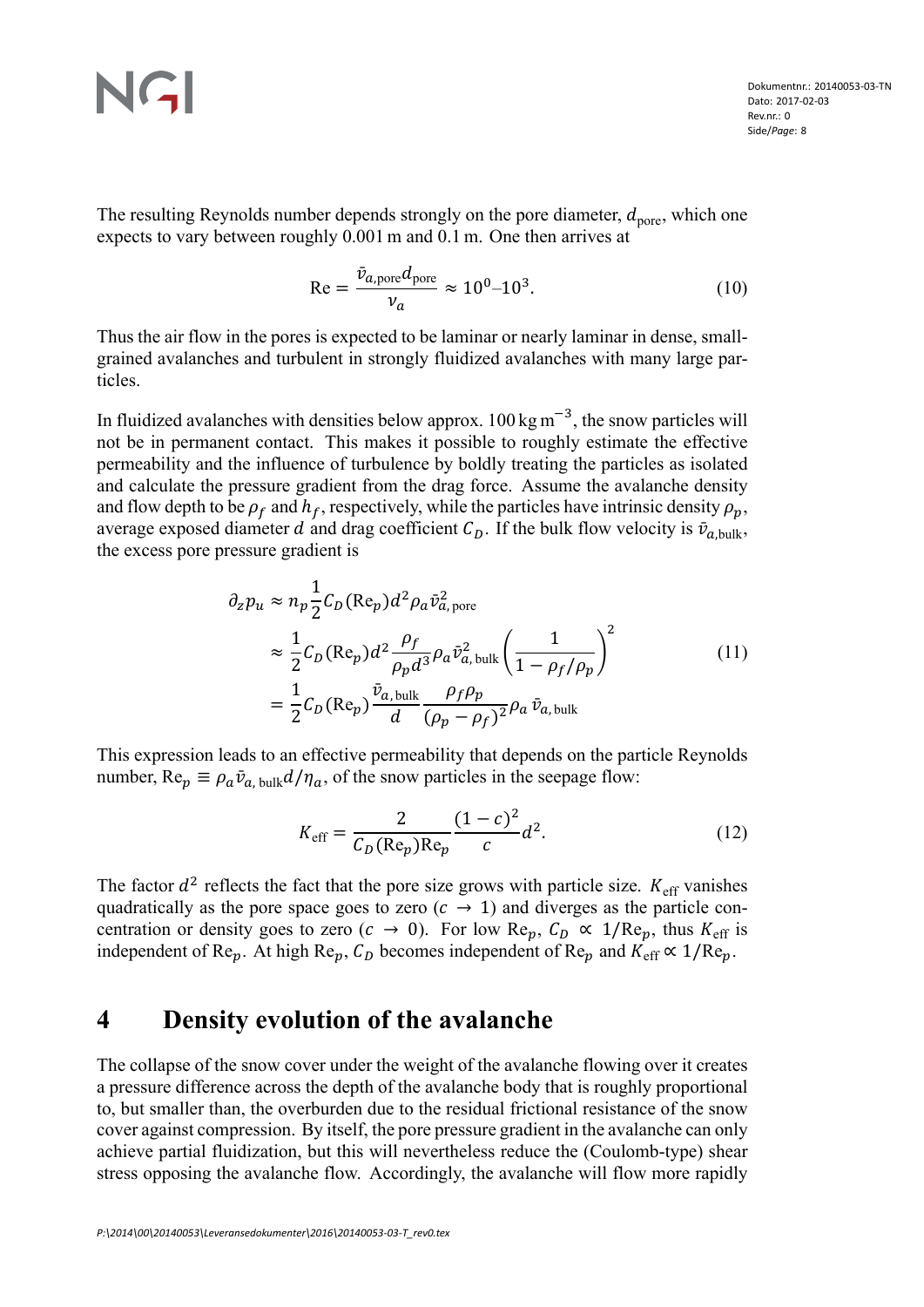so that the dispersive shear and normal stresses will increase. In parallel, the density of the avalanche diminishes. Granular flow experiments (MiDi, 2004) indicate that the density decreases about linearly with the so-called inertial number and thus with the shear rate. The avalanche can attain the state of total fluidization, in which the effective stress vanishes, if the dispersive normal stress and the underpressure due to the air flow over the avalanche can compensate the remaining effective pressure:

$$
p_e(h_f) = h_f \rho g \cos \theta - p_u(h_f) - \frac{1}{2} C_L \rho_a U^2
$$
  
= 
$$
\begin{cases} 0, & \text{total fluidization,} \\ > 0, & \text{partial fluidization.} \end{cases}
$$
 (13)

We will not discuss the aerodynamic underpressure further in this note; see (Issler and Gauer, 2008) for additional remarks.

Next, we need to address the question how excess pore pressure and dispersive pressure determine the density of the completely fluidized avalanche in a stationary flow. The excess pore pressure, being proportional to the overburden, is in first approximation independent of the avalanche density (however, the permeability and thus the flow rate depend strongly on the density). The dispersive pressure and shear stress, in contrast, exhibit a very pronounced dependence on the density (Issler and Gauer, 2008). Consider a quasi-stationary flow on an incline, with slope angle  $\theta$ , m the mass per unit footprint area,  $g_z \equiv g \cos \theta$  and  $g_x \equiv g \sin \theta$  the components of gravitational acceleration. Assume that the density is uniform across the depth of the avalanche,  $h_f = m/\rho_f$ , and that the excess pore pressure is a fraction r of the overburden, i.e.,  $p_u(z) = -rmg_zz/h_f = -r\rho g_zz$ . The extended NIS model (Issler and Gauer, 2008) specifies the stresses  $\sigma_{zz}$  and  $\sigma_{xz}$  as

$$
\sigma_{zz}(z) = p_e(z) + p_u(z) + \rho v_n(\rho) \dot{\gamma}^2(z) = \rho g_z z,\tag{14}
$$

$$
\sigma_{xz}(z) = \mu p_e(z) + \rho v_s(\rho) \dot{\gamma}^2(z) = \rho g_x z. \tag{15}
$$

As we assume the excess pore pressure and the dispersive pressure combined to be strong enough to support the overburden (i.e.,  $p_e = 0$ ), we obtain from eq. (15) that

$$
\nu_s(\rho)\dot{\gamma}^2(z)=g_xz,
$$

which can be inserted in eq.  $(14)$  to obtain

$$
\frac{v_s(\rho)}{v_n(\rho)} = \frac{g_x}{(1-r)g_z} = \frac{\tan \theta}{1-r}.
$$
\n(16)

Thus, once the density dependence of  $v_n$  and  $v_s$  is specified, the equilibrium density for a given slope angle and the value of  $r$  can be determined. Then also the shear rate  $\dot{\gamma}(z) = \sqrt{z g_x / v_s(\rho)}$  and the depth-averaged velocity can be calculated (the velocity profile is Bagnoldian in this model).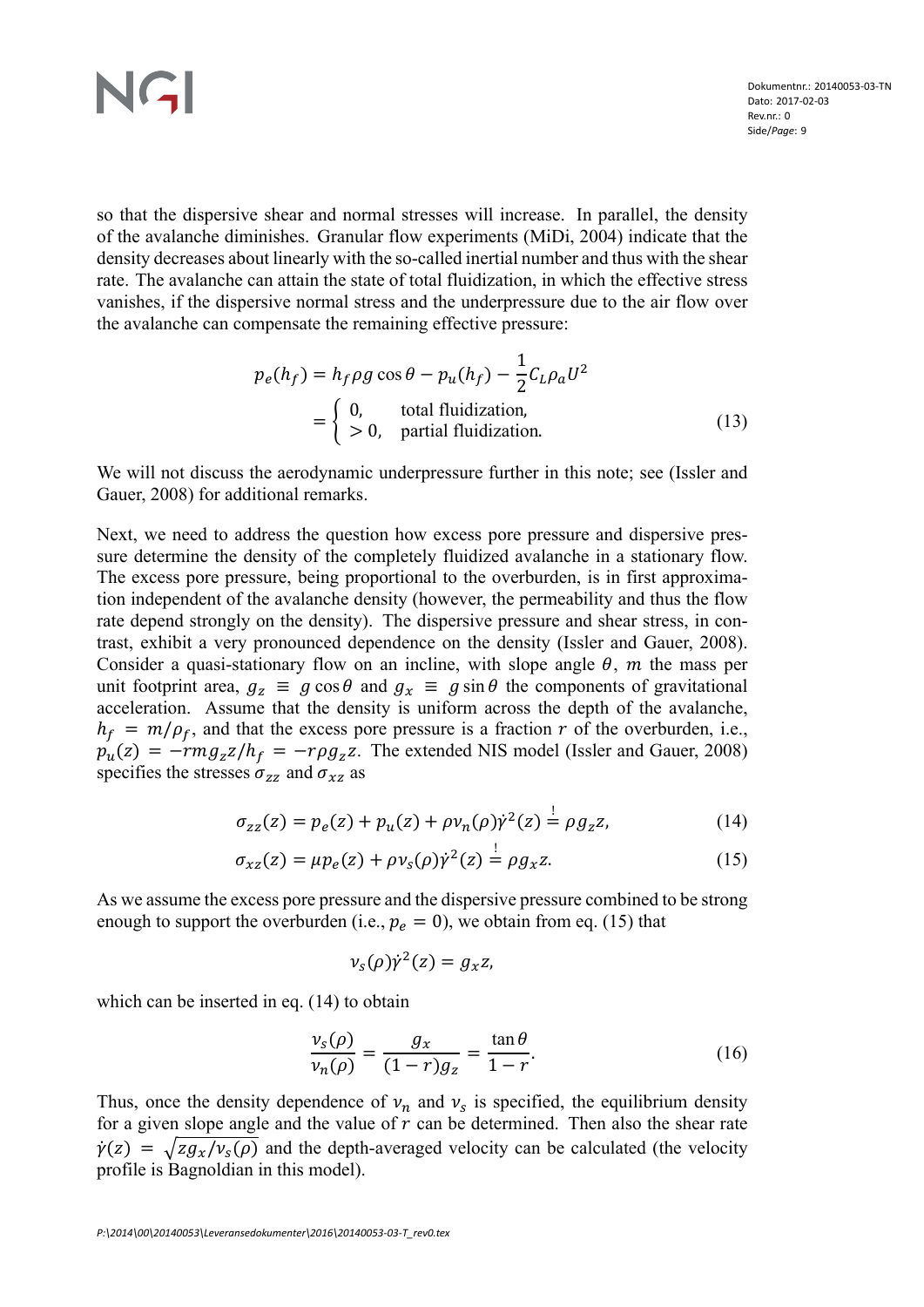Now consider the situation of partial fluidization where  $p_e(z) > 0$ . There are three unknowns, i.e.,  $p_e$  in addition to  $\rho$  and  $\dot{\gamma}$ , but only two equations. Equation (14) gives

$$
p_e(z) = (1 - r)\rho g_z z - \rho v_n \dot{\gamma}^2(z).
$$

Applying this to eq. (15) leads to

$$
\dot{\gamma}^2(z) = z \frac{g_x - (1 - r)\mu g_z}{v_s(\rho) - \mu v_n(\rho)},
$$

where  $\rho$  remains undetermined. Two possible assumptions supplying the missing condition are the following: (i) As in (Issler and Gauer, 2008), the density is assumed to be constant until the conditions for full fluidization are met. One sets  $\rho = \rho_0$  and can then solve for  $\dot{\gamma}(z)$  as usual. (ii) One adopts the relation known from the  $\mu(I)$  rheology,

$$
c(z) = c_{\text{max}} - (c_{\text{max}} - c_{\text{min}}) I(z), \qquad (17)
$$

where the inertial number is defined by  $I(z) \equiv \dot{\gamma}(z) d/\sqrt{z g_z}$  and d is the mean particle diameter. Typical values for the volumetric concentrations are  $c_{\text{min}} \approx 0.5$  and  $c_{\text{max}} \approx$ 0.6, corresponding to avalanche densities  $\rho_{\text{min}} \approx 150-250 \text{ kg m}^{-3}$  and  $\rho_{\text{max}} \approx 200 300 \text{ kg m}^{-3}$ .

Alternative (ii) is the more physical approach because shearing of a dense granular mass leads to dilation. However, it is unclear by how much  $c_{\min}$  and  $c_{\max}$  have to be increased to account for the wide distribution of particle sizes in snow avalanches. Moreover, the formula (17) is linked to the  $\mu(I)$  rheology, which behaves quite differently from the NIS rheology. For these reasons, we provisionally adopt approach (i). Issler and Gauer (2008) obtained curves for  $v_{n,s}(c)$  by approximating results from 2D calculations in kinetic theory (Pasquarell and others, 1988) and 2D DEM simulations (Campbell and Gong, 1986):

$$
\nu_n(c) = Ac^{-p}(c_* - c)^{-q},\tag{18}
$$

$$
\nu_s(c) = k \nu_n(c) (1 + b c^{-s}). \tag{19}
$$

Typical values of the parameters are  $c_* = 0.6$  and  $A = 10^{-4}$  m<sup>2</sup> for a grain diameter of 1 cm. The values  $b = 1$ ,  $k = 0.2$ ,  $p = 0.5$ ,  $q = 1.5$ , and  $s = 0.5$  give a fairly good approximation of the theoretical curves. These curves ought to be updated to reflect more recent 3D simulations, but we will nevertheless use them for demonstrating the basic features of the model.

Finally, we need to address the question of the dynamics of the avalanche motion in the  $z$ -direction. A possible starting point is the  $z$ -component of the momentum balance equation,

$$
\partial_t(\rho_f w) + \nabla_{\parallel} \cdot (\rho_f w u_{\parallel}) + \partial_z(\rho_f w^2) = \partial_i \sigma_{zi} + \rho_f g_z,
$$

where the velocity is decomposed as  $\boldsymbol{u} \equiv (\boldsymbol{u}_{\parallel}, w)^T$ , the z-coordinate is measured from the avalanche surface downward, and summation is implied over the repeated index  $i$ . The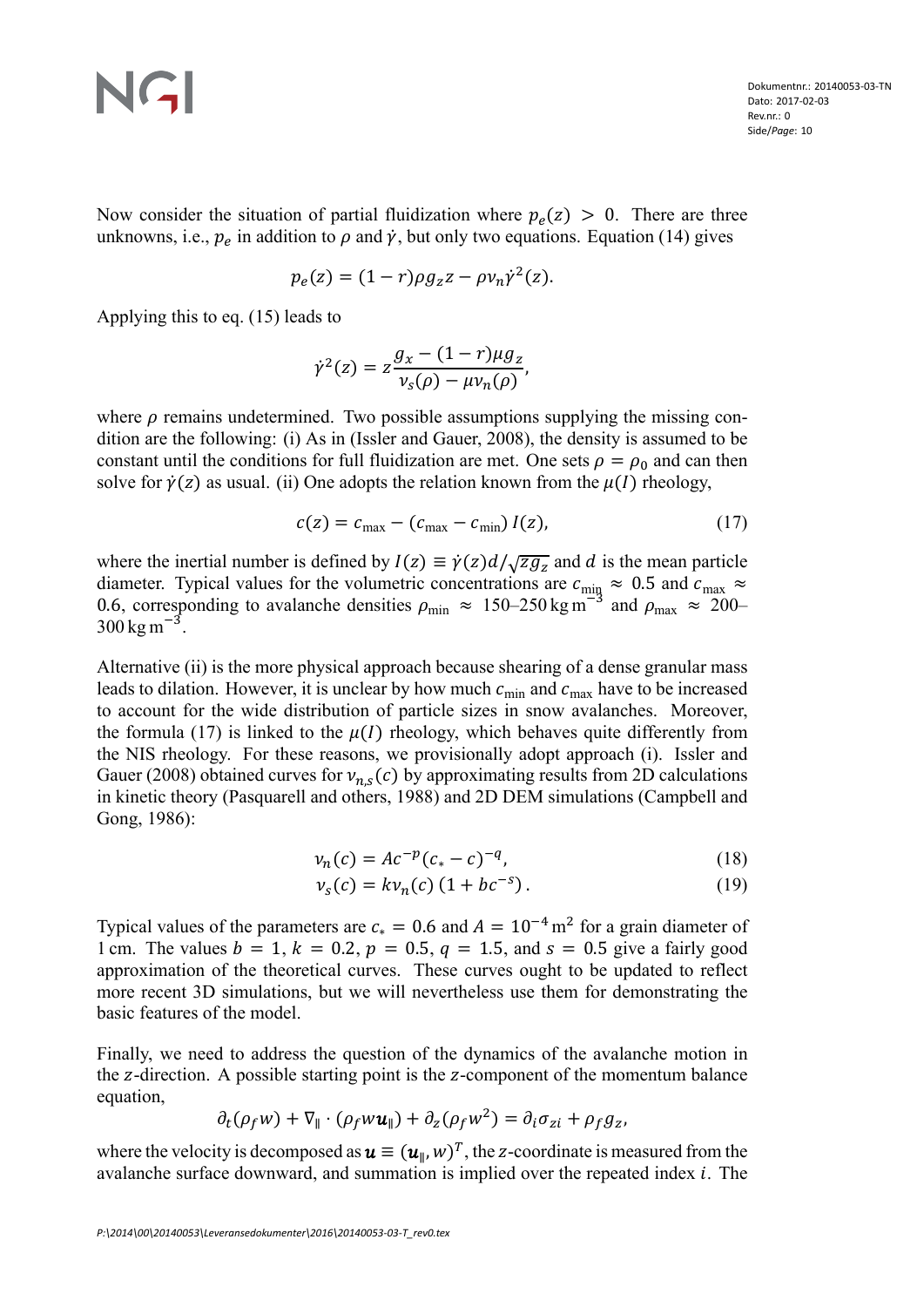boundary conditions are  $w(x, y, h_f, t) = 0$  (no vertical velocity at the ground, provided there is no erosion) and  $\sigma_{iz}(x, y, 0, t) = 0$ , i.e., the surface is stress-free. This equation can be integrated over z to give

$$
\partial_t (h_f \bar{\rho}_f \bar{w}) + \nabla_{\parallel} \cdot (f_{uw} h_f \bar{\rho}_f \bar{w} \bar{u}_{\parallel}) + \bar{\rho}_f w_s^2 = \nabla_{\parallel} \cdot (h_f \bar{\sigma}_{z\parallel}) - \sigma_{zz} (h_f) + h_f \bar{\rho}_f g_z. (20)
$$

Here,  $w_s \equiv w(x, y, 0, t)$  is the bed-normal velocity at the avalanche surface. In order to proceed, we make two (mutually compatible) assumptions: (i) The density is uniform across the avalanche depth, i.e.,  $\rho(x, y, z, t) = \overline{\rho}(x, y, t)$ . (ii) The vertical velocity w grows linearly from the bed to the surface so that  $w_s = 2\bar{w}$ . If one assumes a Bagnold profile for  $\bar{u}$  (as predicted by the extended NIS rheology), the form factor evaluates to  $f_{uw} = 9/7$ . For the normal stress at the bed,  $\sigma_n^{(b)} \equiv \sigma_{zz}(h_f)$ , the extended NIS model gives  $\sigma_n^{(b)}$  as the sum of excess pore pressure and dispersive normal stress,

$$
\sigma_n^{(b)} = r \rho g_z h_f + \frac{25}{4} v_n(\rho) \rho \left(\frac{\bar{u}_f}{h_f}\right)^2, \qquad (21)
$$

in the case of total fluidization ( $p_e = 0$ ). If fluidization is only partial,  $\sigma_n^{(b)}$  must equal the overburden  $\rho g_z h_f$ , and the effective pressure at the bed–flow interface is  $p_e^{(b)}$  =  $(1 - r)\rho g_z h_f - (25/4)v_n(\rho)\rho(\bar{u}_f/h_f)^2$ .

In order to close eq. (20), we need to specify the ratio of excess pore pressure to overburden,  $r$ . To this end, the dynamics of pore pressure creation by compression of the snow cover and pore pressure dissipation by air flow through the avalanche needs to be captured. Assuming isotropic permeability across the depth of the avalanche, we obtain the air flow rate across  $h_f$  from eq. (6) as

$$
q_a = -\frac{K_{\rm eff}}{\eta_a} \frac{p_u}{h_f}.
$$

We can use this expression in a balance equation for the air in the snow cover:

$$
\frac{\mathrm{d}}{\mathrm{d}t}(h_s \rho_a c_a) = \rho_a q_a,
$$

where  $h_s$  is the depth of the (new-)snow layer and  $c_a$  the volume fraction of air in the snow. The latter can be expressed as  $c_a \approx 1 - \rho_s/\rho_i$  in terms of the densities of the snow layer and solid ice, respectively. The air density inside the snow cover depends on the air pressure inside the snow cover, which can be expressed in terms of the excess pore pressure if we assume isothermal compression of an ideal gas:

$$
\rho_a = \rho_{\rm amb} \frac{p_a}{p_{\rm amb}} = \rho_{\rm amb} \frac{p_u}{c_a p_{\rm amb}}.
$$

The subscript 'amb' refers to the undisturbed ambient air. Expressing  $\rho_a$  through the excess pore pressure and the snow-cover density, we arrive at the ordinary differential equation

$$
\frac{\mathrm{d}}{\mathrm{d}t} \left( \frac{h_s p_u}{\rho_i - \rho_s} \right) = -\frac{K_{\rm eff}}{\eta_a} \frac{p_u}{h_f} \frac{p_u}{\rho_i - \rho_s}.\tag{22}
$$

*P:\2014\00\20140053\Leveransedokumenter\2016\20140053-03-T\_rev0.tex*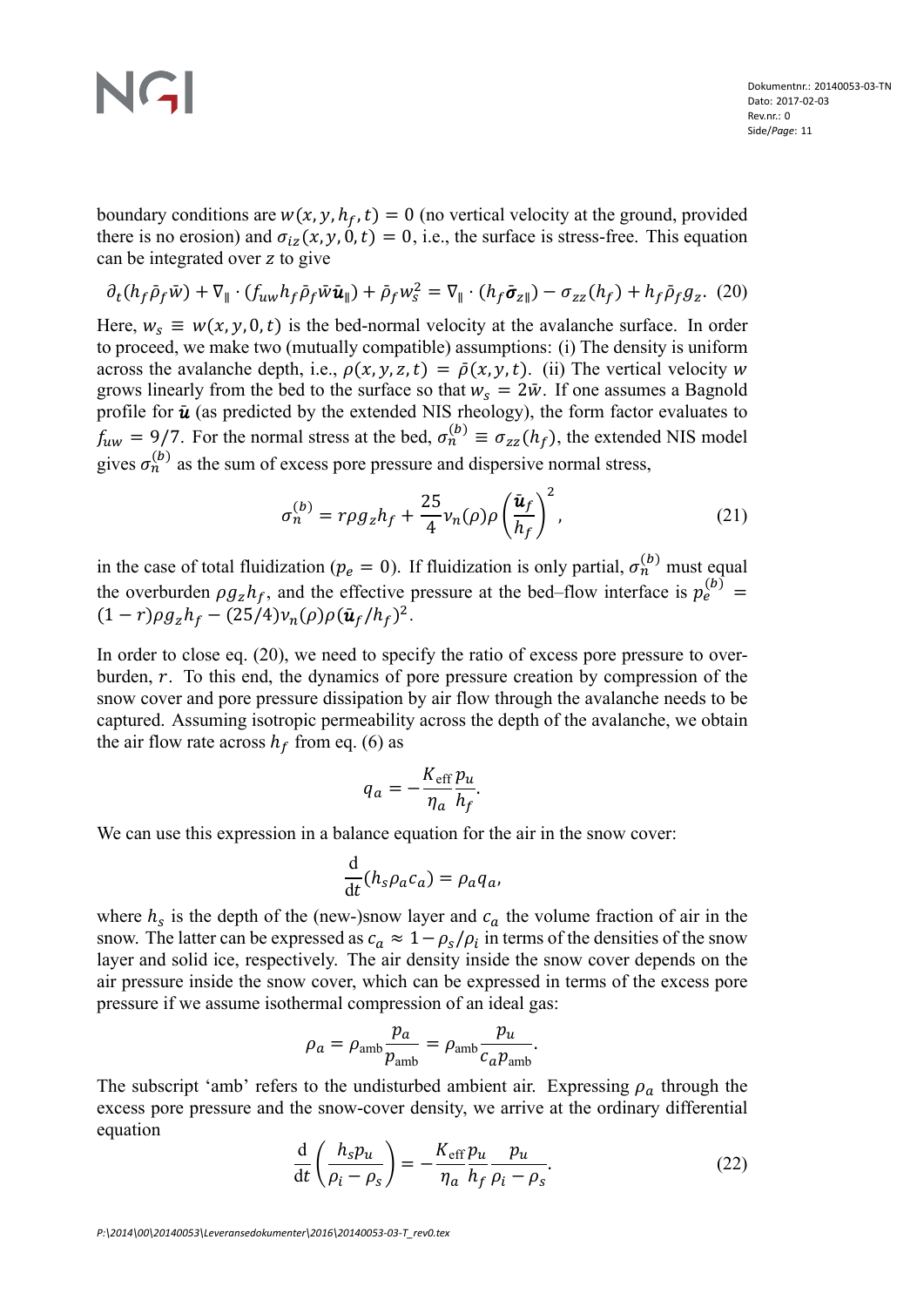If we consider a situation where the snow density and snow depth are artificially held constant, eq. (22) simplifies to  $\dot{p}_u = -Cp_u^2$ , i.e., the excess pore pressure drops like  $p_u(t) \propto 1/t$ . Mass conservation implies  $h_s(x, y, t) = h_{s,0}(x, y) \rho_{s,0}(x, y) / \rho_s(x, y, t)$  if we neglect the mass of the pore air and snow erosion. Equation (22) can thus be expressed in terms of  $p_u$ ,  $\dot{p}_u$ ,  $\rho_s$  and  $\dot{\rho}_s$ .

We assume that the relaxation of the snow cover following a change in pressure is very fast so that the density effectively is the equilibrium density corresponding to the instantaneous effective stress state,  $\rho_s(p_e)$ , cf. eq. (1). The momentum balance in z-direction for the snow cover leads to

$$
p_e^{(b)} = \rho_f h_f (g_z - \dot{\overline{w}}) - p_u^{(b)},
$$

with the second term in parentheses accounting for inertial forces. If we can neglect the inertial term in this equation, we directly obtain  $\rho_s$  as a function of  $p_u$  and  $\dot{\rho}_s$  as a function of  $p_u$  and  $\dot{p}_u$ . Therewith eq. (22) becomes a closed equation for pore pressure evolution.

In shallow-water or depth-averaged models, it is important to truncate the equations consistently with regard to the relevant time scales. Gravity-driven waves should be taken into account in these models, but disturbances propagating at the speed of sound in the flowing medium typically traverse the depth of the flow much faster than the flow in its entirety reacts to, e.g., a change of slope inclination. Unless second-order effects like deviations of the velocity profile from the equilibrium shape are also taken into account, the fast modes of vertical motion should be filtered out (Issler and others, 2017). One way to achieve this is to use the instantaneous equilibrium values of the density and the flow depth and to reduce the momentum balance in bed-normal direction to the equation for hydrostatic equilibrium. The density at a given location and time is determined from eq. (21) by setting  $\sigma_n^{(b)} = \rho g_z h_f$  and substituting  $h_f = m/\rho$ , with m the flow mass per unit footprint area. This leads to

$$
v_n(\rho)\rho^3 = \frac{4}{25}(1-r)\frac{m^3}{\bar{u}_f^2},\tag{23}
$$

which gives a non-linear equation for  $\rho$  upon substituting eq. (18) for  $v_n$ .

## **5 The next steps**

The previous sections outlined the essential features of a quasi-3D flow model that accounts for fluidization by the joint effect of dispersive pressure due to collisions between snow particles and excess pore pressure generated in the collapse of the snow cover under the weight of the avalanche. The following steps need to be carried out to fully implement the model:

The pressure–density relation (1) ought to be tested for new snow from different climatic zones.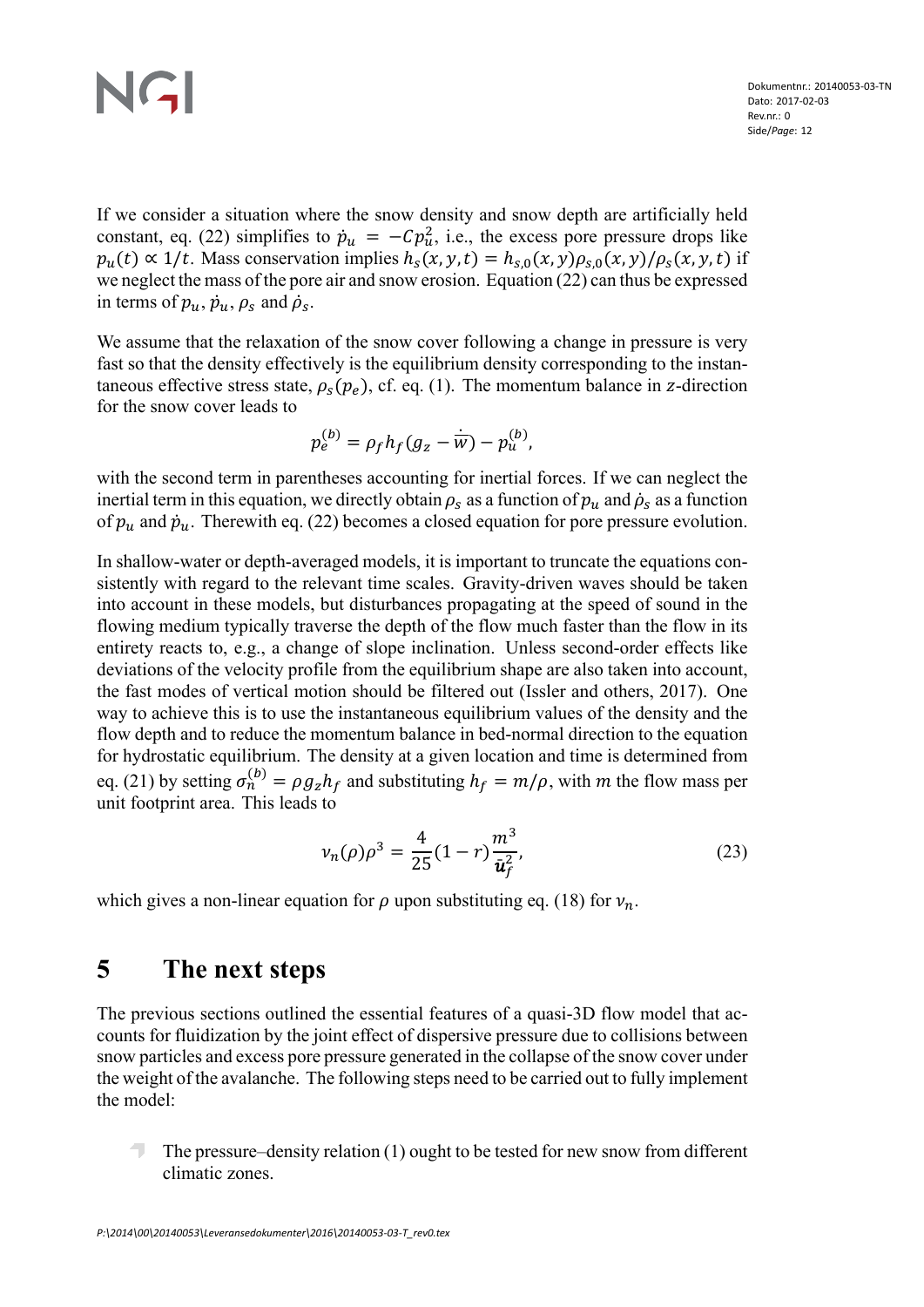- Our proposed density–permeability relation for avalanches, eq. (8) in conjunction with eq. (6), also needs to be tested for its applicability. This is not easy, but can perhaps be achieved by measuring the density and permeability of avalanche deposits.
- $\overline{\phantom{a}}$ The existing literature on the non-Darcian regime of flow through porous media needs to be investigated further to see whether suitable approximation formulas have been developed and experimentally verified. Alternatively, one may consider carrying out such tests on avalanche deposits or granular masses.
- $\overline{\phantom{a}}$ If the extended NIS model is to be implemented, the full 3D formulation of the NIS model needs to be adapted to variable density. Moreover, the density dependence of the dispersive-stress coefficients generalizing  $v_n$  and  $v_s$  should be determined from 3D numerical simulations (or theoretical calculations if available).
- The conservation equations for mass and momentum should be adapted to include erosion.
- A maximally efficient method for solving the non-linear equation for the instantaneous density is crucial because that equation needs to be solved for each grid node at every time step.
- Due to high degree of non-linearity of the model equations, a robust numerical scheme is even more important than in simple models of the Voellmy type.

Experience with the block model implementation of the extended NIS model without seepage flow from the snow cover (Issler and Gauer, 2008) suggests that this model will mark a significant step forward, on the conceptual level and hopefully also on the practical level, once the challenges listed above are overcome.

## **References**

- Abele G and Gow AJ (1975) Compressibility characteristics of undisturbed snow. CRREL Research Report 336, U.S. Army Cold Regions Research and Engineering Laboratory, Hanover, New Hampshire, U.S.A.
- Campbell CS and Gong A (1986) The stress-tensor in a two-dimensional granular shear flow. *J. Fluid Mech.*, **164**, 107–125
- Carroll CS, Turnbull B and Louge MY (2012) Role of fluid density in shaping eruption currents driven by frontal parƟcle blow-out. *Phys. Fluids*, **24**, 066603 (doi: 10.1063/1.4725538)
- Carroll CS, Louge MY and Turnbull B (2013) Frontal dynamics of powder snow avalanches. *J. Geophys. Res.*, **118**(2), 913–924, ISSN 2169-9011 (doi: 10.1002/jgrf.20068)
- Domine F, Morin S, Brun E, Lafaysse M and Carmagnola CM (2013) Seasonal evolution of snow permeability under equi-temperature and temperature-gradient conditions. The Cryosphere, **7**, 1915–1929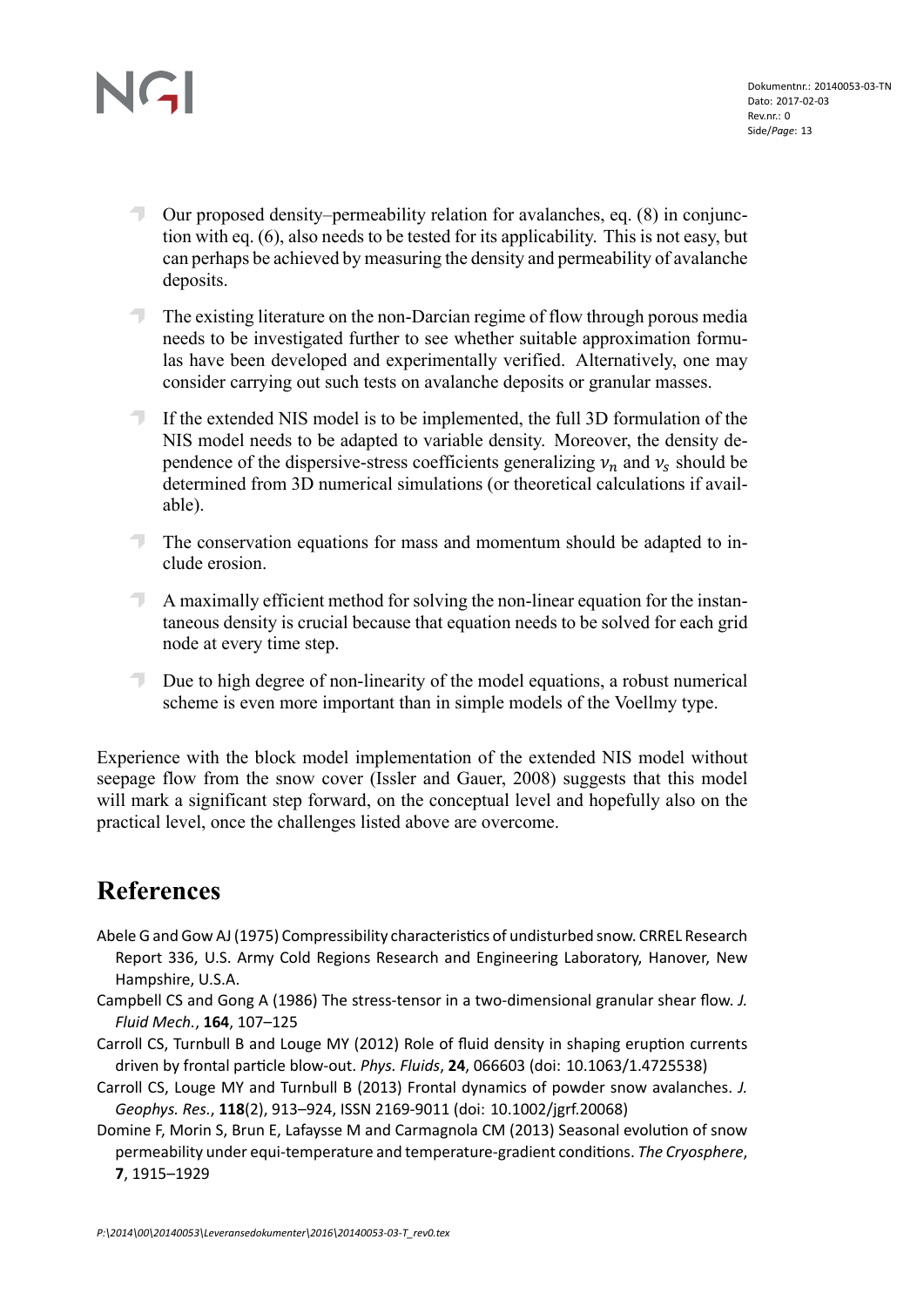# JG

Gauer P and Issler D (2004) Possible erosion mechanisms in snow avalanches. *Annals Glaciol.*, **38**, 384–392

Issler D (2013) Snow avalanche dynamics—change and exchange. Talk presented at Fluid-Mediated Particle Transport in Geophysical Flows

- Issler D (2014) Dynamically consistent entrainment laws for depth-averaged avalanche models. *J. Fluid Mech.*, **759**, 701–738 (doi: 10.1017/jfm.2014.584)
- Issler D and Gauer P (2008) Exploring the significance of the fluidized flow regime for avalanche hazard mapping. *Annals Glaciol.*, **49**(1), 193–198, ISSN 02603055 (doi: 10.3189/172756408787814997)

Issler D, Jenkins JT and McElwaine JN (2017) Critique of avalanche flow models based on extensions of the concept of random kinetic energy. *J. Glaciol.*, (to be submitted)

Louge MY, Carroll CS and Turnbull B (2011) Role of pore pressure gradients in sustaining frontal particle entrainment in eruption currents: The case of powder snow avalanches. *J. Geophys. Res.*, **116**(F4), 002065 (doi: 10.1029/2011JF002065)

McElwaine J and Nishimura K (2001) Ping-pong ball avalanche experiments. *Annals Glaciol.*, **32**, 241–250

McElwaine JN (2005) Rotational flow in gravity current heads. *Phil. Trans. R. Soc. A*, 363, 1603– 1623 (doi: 10.1098/rsta.2005.1597)

McElwaine JN and Turnbull B (2005) Air pressure data from the Vallée de la Sionne avalanches of 2004. *J. Geophys. Res.*, **110**(F3), F03010; doi:10.1029/2004JF000237

Mellor M (1968) *Avalanches*. Number III-A3d in CRREL Monographs, U.S. Army Materiel Command, Cold Regions Research & Engineering Laboratory, Hanover, New Hampshire

Mellor M (1975) A review of basic snow mechanics. In *Snow Mechanics (Proceedings of the Grindelwald Symposium April 1974), IAHS Publ. no. 114, 251–291, IAHS Press, Institute of* Hydrology, Wallingford, Oxfordshire, UK

MiDi G (2004) On dense granular flows. *Eur. Phys. J. E*, **14**(4), 340–341 (doi: 10.1140/epje/i2003- 10153-0)

Nishimura K, Sandersen F, Kristensen K and Lied K (1995) Measurements of powder snow avalanches –nature–. *Surv. Geophys.*, **16**, 649–660

Pasquarell GC, Ackermann NL, Shen HH and Hopkins MA (1988) Collisional stress in granular flows: Bagnold revisited. *J. Eng. Mech.*, **114**(1), 59–64 (doi: 10.1061/(ASCE)0733- 9399(1988)114:1(49))

Shimizu H (1970) Air permeability of deposited snow. *Contrib. Inst. Low Temp. Sci.*, **A22**, 1–32

Steinkogler W, Sovilla B and Lehning M (2014) Influence of snow cover properties on avalanche dynamics. *Cold Regions Sci. Technol.*, **97**, 121–131 (doi: 10.1016/j.coldregions.2013.10.002)

Turnbull B and McElwaine JN (2008) Experiments on the non-Boussinesq flow of selfigniting suspension currents on a steep open slope. *J. Geophys. Res.*, 113, F01003 (doi: 10.1029/2007JF000753)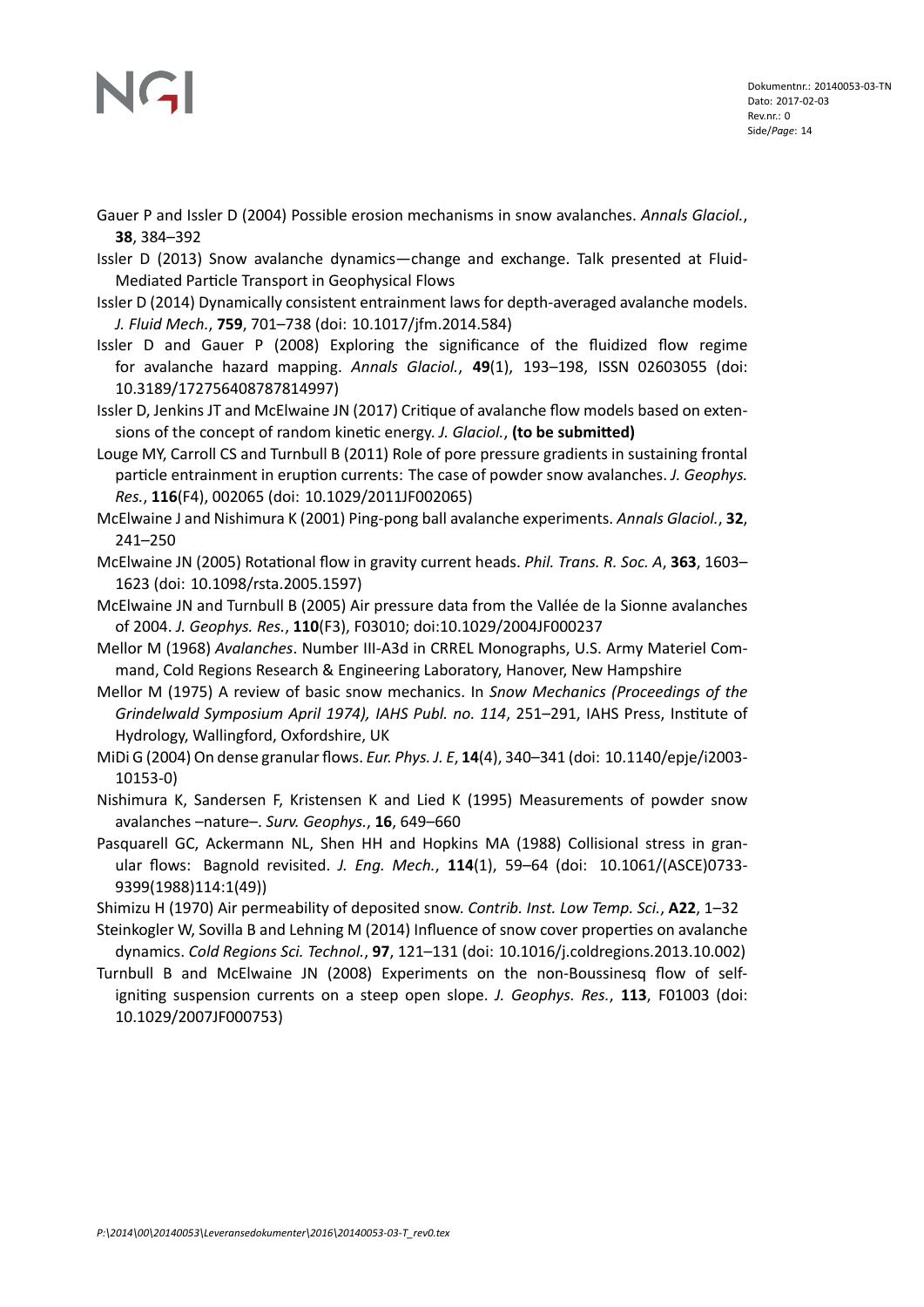## NGI Kontroll- og referanseside / Review and reference page

| Dokumentinformasjon/Document information                                            |                                       |                               |  |
|-------------------------------------------------------------------------------------|---------------------------------------|-------------------------------|--|
| Dokumenttittel/Document title                                                       |                                       | Dokumentnr./Document no.      |  |
| Notes on Fluidization of Snow Avalanches by Air Expulsion From the Snow Cover       |                                       | 20140053-03-TN                |  |
| Dokumenttype/Type of document                                                       | Oppdragsgiver/Client                  | Dato/Date                     |  |
| Teknisk notat / Technical note                                                      | Norges vassdrags- og energidirektorat | 2017-02-03                    |  |
| Rettigheter til dokumentet iht kontrakt/Proprietary rights to the document ac-      |                                       | Rev.nr. & dato/Rev.no. & date |  |
| cording to contract                                                                 |                                       |                               |  |
| ÅPEN: Skal tilgjengeliggjøres i åpent arkiv (BRAGE) / OPEN: To be published in open |                                       | $0/2017 - 02 - 03$            |  |
| archives (BRAGE)                                                                    |                                       |                               |  |
| Emneord/Keywords                                                                    |                                       |                               |  |
| Snow avalanches, fluidization, snow cover, excess pore pressure                     |                                       |                               |  |

| Stedfesting/Geographical information |                                            |  |  |
|--------------------------------------|--------------------------------------------|--|--|
| Land, fylke/Country                  | Havområde/Offshore area                    |  |  |
|                                      |                                            |  |  |
| Kommune/Municipality                 | Feltnavn/Field name                        |  |  |
|                                      |                                            |  |  |
| Sted/Location                        | Sted/Location                              |  |  |
|                                      |                                            |  |  |
| Kartblad/Map                         | Felt, blokknr./Field, Block No.            |  |  |
|                                      |                                            |  |  |
| UTM-koordinater/UTM coordinates      | Koordinater/Coordinates                    |  |  |
| Sone: $33N$ Øst: $-$ Nord: $-$       | Projeksjon, datum: - Øst: °'"<br>Nord: °'" |  |  |

|          | Dokumentkontroll/Document control                                           |                                       |                                                          |                                                                  |                                                                            |
|----------|-----------------------------------------------------------------------------|---------------------------------------|----------------------------------------------------------|------------------------------------------------------------------|----------------------------------------------------------------------------|
|          | Kvalitetssikring i henhold til/Quality assurance according to NS-EN ISO9001 |                                       |                                                          |                                                                  |                                                                            |
| Rev.     | Revisjonsgrunnlag/Reason for revision                                       | Egenkontroll<br>av/Self review<br>by: | Sidemanns-<br>kontroll<br>av/<br>Colleague<br>review by: | <b>Uavhengig</b><br>kontroll<br>av/<br>Independent<br>review by: | <b>Tverrfaglig</b><br>kontroll<br>av/<br>Interdisciplina-<br>ry review by: |
| $\Omega$ | Originaldokument                                                            | Dieter Issler                         | Peter Gauer                                              |                                                                  |                                                                            |
|          |                                                                             | 2017-02-01                            | 2017-02-03                                               |                                                                  |                                                                            |
|          |                                                                             |                                       |                                                          |                                                                  |                                                                            |
|          |                                                                             |                                       |                                                          |                                                                  |                                                                            |
|          |                                                                             |                                       |                                                          |                                                                  |                                                                            |
|          |                                                                             |                                       |                                                          |                                                                  |                                                                            |

| Dokument godkjent for utsendelse / | Dato/Date  | Prosjektleder/Project Manager |
|------------------------------------|------------|-------------------------------|
| Document approved for release      |            |                               |
|                                    | 2017-02-03 | Peter Gauer                   |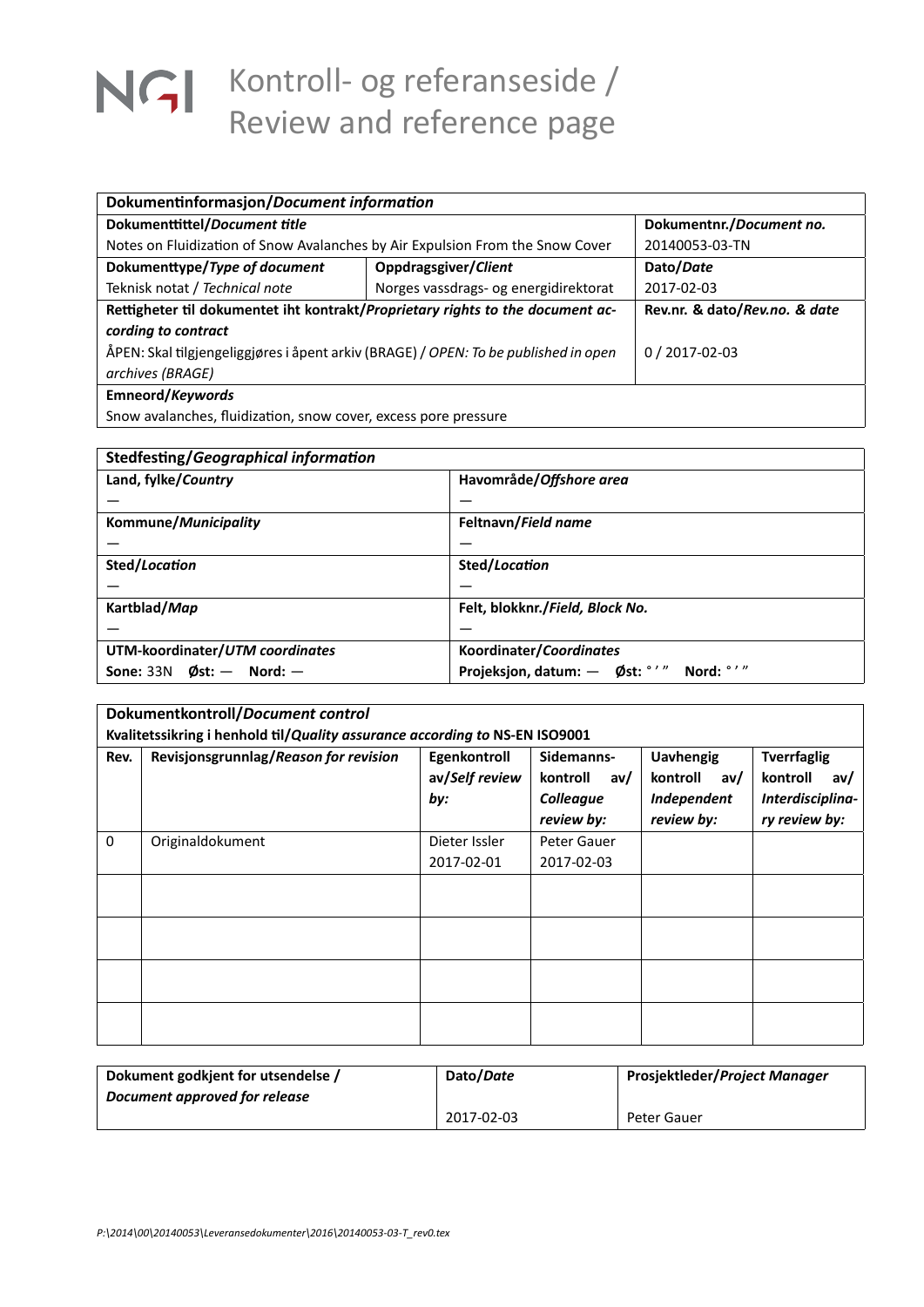NGI (Norges Geotekniske Institutt) er et internasjonalt ledende senter for forskning og rådgivning innen ingeniørrelaterte geofag. Vi tilbyr ekspertise om jord, berg og snø og deres påvirkning på miljøet, konstruksjoner og anlegg, og hvordan jord og berg kan benyttes som byggegrunn og byggemateriale.

Vi arbeider i følgende markeder: Offshore energi – Bygg, anlegg og samferdsel – Naturfare – Miljøteknologi.

NGI er en privat næringsdrivende stiftelse med kontor og laboratorier i Oslo, avdelingskontor i Trondheim og datterselskap i Houston, Texas, USA og i Perth, Western Australia.

### www.ngi.no

NGI (Norwegian Geotechnical Institute) is a leading international centre for research and consulting within the geosciences. NGI develops optimum solutions for society and offers expertise on the behaviour of soil, rock and snow and their interaction with the natural and built environment.

NGI works within the following sectors: Offshore energy – Building, Construction and Transportation – Natural Hazards – Environmental Engineering.

NGI is a private foundation with office and laboratory in Oslo, branch office in Trondheim and daughter companies in Houston, Texas, USA and in Perth, Western Australia

www.ngi.no

Ved elektronisk overføring kan ikke konfidensialiteten eller autentisiteten av dette dokumentet garanteres. Adressaten bør vurdere denne risikoen og ta fullt ansvar for bruk av dette dokumentet.

Dokumentet skal ikke benyttes i utdrag eller til andre formål enn det dokumentet omhandler. Dokumentet må ikke reproduseres eller leveres til tredjemann uten eiers samtykke. Dokumentet må ikke endres uten samtykke fra NGI.

Neither the confidentiality nor the integrity of this document can be guaranteed following electronic transmission. The addressee should consider this risk and take full responsibility for use of this document.

This document shall not be used in parts, or for other purposes than the document was prepared for. The document shall not be copied, in parts or in whole, or be given to a third party without the owner's consent. No changes to the document shall be made without consent from NGI.